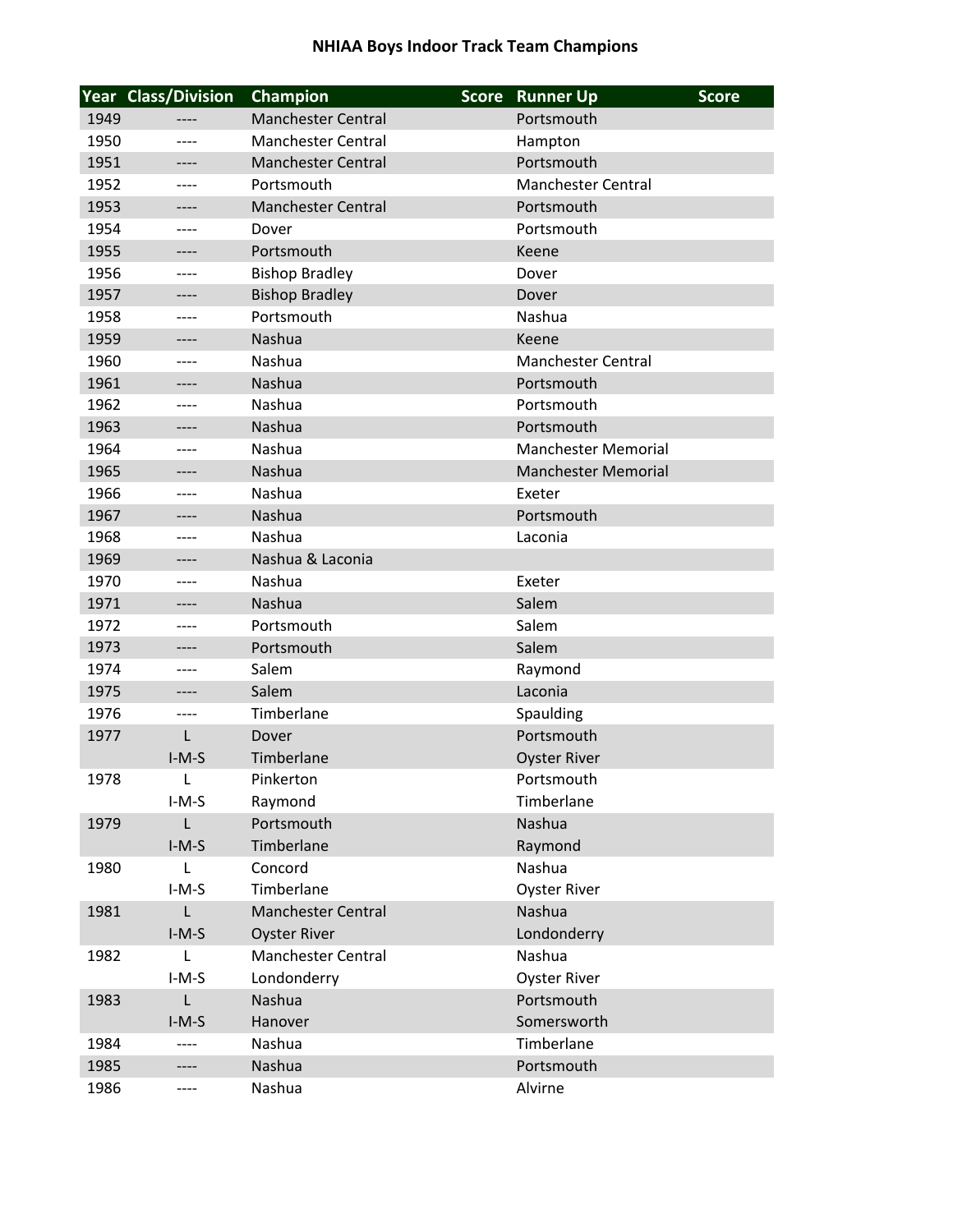## **NHIAA Boys Indoor Track Team Champions**

|      | Year Class/Division | <b>Champion</b>            | <b>Score</b> | <b>Runner Up</b>       | <b>Score</b> |
|------|---------------------|----------------------------|--------------|------------------------|--------------|
| 1987 |                     | Dover                      |              | Winnacunnet            |              |
| 1988 |                     | Salem                      |              | Nashua & Alvirne       |              |
| 1989 | ----                | Nashua                     |              | Londonderry            |              |
| 1990 |                     | Nashua                     |              | 67.5 Londonderry       | 50           |
| 1991 | ----                | Londonderry                |              | 89 Manchester Memorial | 42           |
| 1992 | ----                | <b>Manchester Memorial</b> |              | 61 Nashua              | 50           |
| 1993 | ----                | Pinkerton                  |              | 72 Londonderry         | 63           |
| 1994 | ----                | Nashua                     |              | 60 Londonderry         | 56           |
| 1995 | ----                | Londonderry                |              | 72 Pinkerton           | 69           |
| 1996 |                     | Londonderry                |              | 66 Merrimack           | 60           |
| 1997 | ----                | Londonderry                |              | 72 Merrimack           | 63           |
| 1998 | ----                | Londonderry                |              | 68 Timberlane          | 50           |
| 1999 |                     | Londonderry & Merrimack    | 51           |                        |              |
| 2000 | ----                | Londonderry                |              | 88 Pinkerton           | 73           |
| 2001 | ----                | Londonderry                |              | 63.5 Pinkerton         | 44           |
| 2002 | L                   | Londonderry                |              | 110 Merrimack          | 46           |
|      | $I-M-S$             | Hanover                    |              | 93 Hollis Brookline    | 35           |
| 2003 | L                   | <b>Nashua</b>              |              | 69 Londonderry         | 60           |
|      | $I-M-S$             | Lebanon                    |              | 64 Mondnock            | 55           |
| 2004 | L                   | Londonderry                |              | 68 Merrimack           | 58           |
|      | $I-M-S$             | Monadnock                  |              | 75 Lebanon             | 73.66        |
| 2005 | L                   | Londonderry                |              | 107 Merrimack          | 64           |
|      | $I-M-S$             | Lebanon                    |              | 58 Con Val             | 46           |
| 2006 | L                   | Londonderry                |              | 72 Merrimack           | 74           |
|      | $I-M-S$             | Merrimack Valley           |              | 92 Oyster River        | 70           |
| 2007 | L                   | Merrimack                  |              | 87 Memorial            | 68           |
|      | $I-M-S$             | <b>Oyster River</b>        |              | 62 Lebanon             | 57           |
| 2008 | L                   | Merrimack                  |              | 69 Memorial            | 66           |
|      | $I-M-S$             | Lebanon                    |              | 69.5 Coe-Brown         | 50           |
| 2009 | L                   | Nashua South               |              | 57 Londonderry         | 48           |
|      | $I-M-S$             | Lebanon                    |              | 81 Hanover             | 56           |
| 2010 | L                   | <b>Bishop Guertin</b>      |              | 80 Merrimack           | 78           |
|      | $I-M-S$             | Lebanon & Souhegan         | 53           |                        |              |
| 2011 |                     | Nashua North               |              | 67.5 Bishop Guertin    | 58           |
|      | $\mathbf{II}$       | <b>Oyster River</b>        |              | 61 Monadnock           | 54           |
| 2012 | I.                  | Pinkerton                  |              | 68 Merrimack           | 63           |
|      | $\mathbf{II}$       | Souhegan                   |              | 87 Oyster River        | 60           |
| 2013 | $\mathsf{I}$        | Pinkerton                  |              | 78 Nashua North        | 75           |
|      | $\mathbf{II}$       | Souhegan                   |              | 100 Portsmouth         | 50           |
| 2014 | T                   | Pinkerton                  |              | 87 Bedford             | 44           |
|      | $\mathbf{II}$       | Lebanon                    |              | 69.5 Portsmouth        | 65           |
| 2015 |                     | Pinkerton                  |              | 91 Londonderry         | 54           |
|      | $\mathbf{II}$       | Portsmouth                 |              | 66 Souhegan            | 46           |
| 2016 | $\mathsf{I}$        | Pinkerton                  |              | 108 Nashua North       | 46           |
|      | $\mathbf{H}$        | Portsmouth                 |              | 54 Oyster River        | 52           |
| 2017 | $\mathsf{I}$        | Nashua North               |              | 95 Pinkerton           | 88           |
|      | $\mathbf{I}$        | Trinity                    |              | 66 Windham             | 58           |